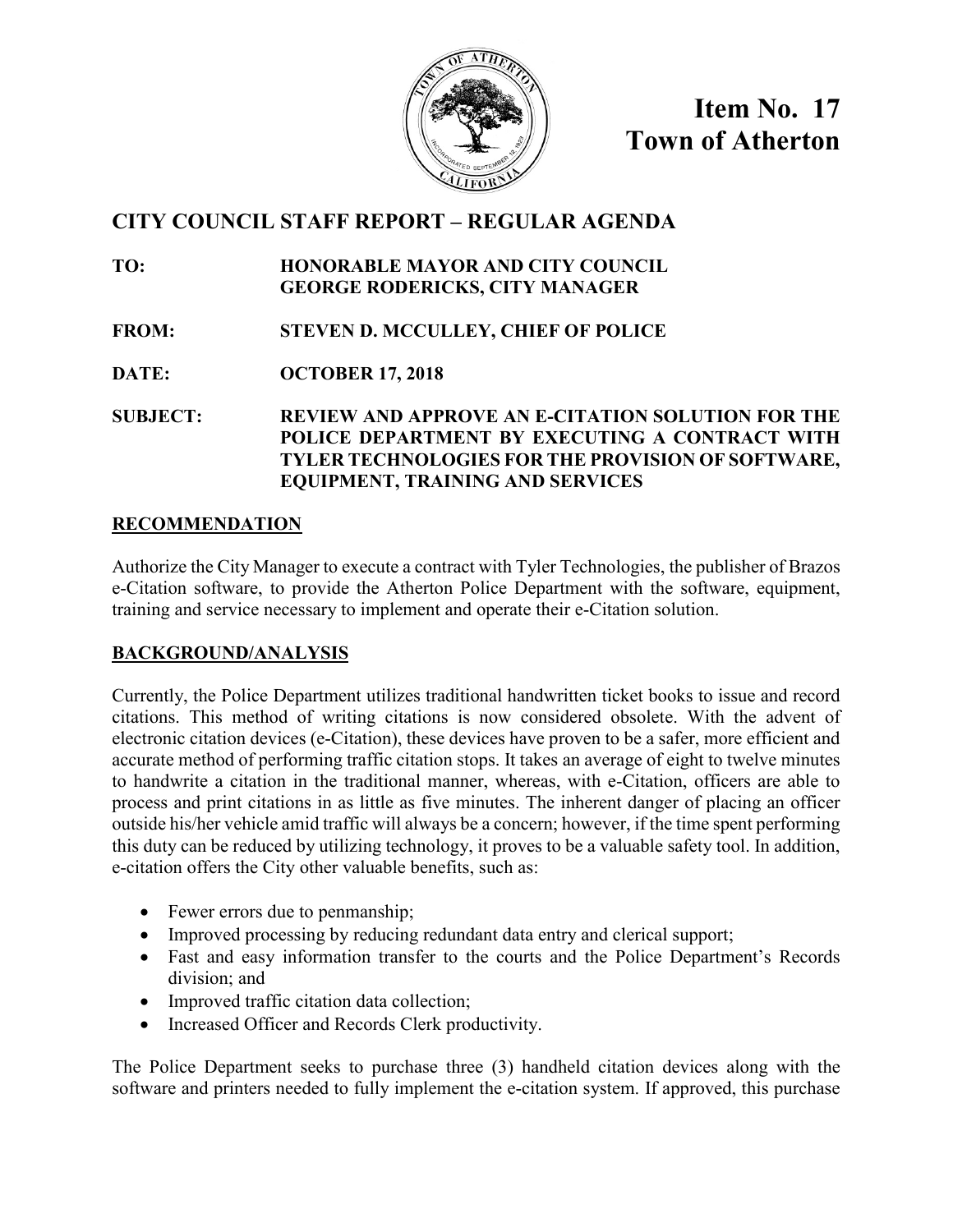shall be made pursuant to Town of Atherton Municipal Code Section 3.16.140(F), which provides an exception to the competitive bidding process when the purchase is processed through a cooperative purchasing agreement. The City will utilize the National Joint Powers Alliance (NJPA), whereby the most competitive pricing for this particular commodity has been secured for participating members. The Sunridge Systems purchase will be made under 3.16.140(A) MC, sole source as they are the provider of the Police Department's Records Management System and have the exclusive ability to enable the ability import e-Citation information.

Aside from the officer safety benefits noted above, the return on investment benefits for e-Citation is found in productivity gains. For illustrative purposes, this analysis shows the approximate cost of issuing a paper citation and an electronic citation. (The analysis assumes hourly rates of \$50 for officers and \$30 for records clerks.)

From 2012-2017, Atherton officers issued 21,160 handwritten citations (both warnings and promises to appear). The average citations per year approximates 3,527.

| <b>Handwritten</b>               |                    |       |                 |               |       | Minutes Hours Rate Cost Per Citation Average Cost / Year |
|----------------------------------|--------------------|-------|-----------------|---------------|-------|----------------------------------------------------------|
| <b>Officer Time Per Citation</b> | 10                 | 0.167 |                 | $50 \mid \xi$ | 8.33  |                                                          |
| Records Time Per Citation        | 4                  | 0.067 |                 | $30 \,$ \$    | 2.00  |                                                          |
|                                  |                    |       |                 |               | 10.33 | \$<br>36,446                                             |
|                                  |                    |       |                 |               |       |                                                          |
| e-Citation                       | Minutes Hours Rate |       |                 |               |       | <b>Cost Per Citation Average Cost / Year</b>             |
| <b>Officer Time Per Citation</b> | 5                  | 0.083 | $50 \mid \zeta$ |               | 4.17  |                                                          |
| <b>Records Time Per Citation</b> | 0.5                | 0.008 | $30 \,$ \$      |               | 0.25  |                                                          |
|                                  |                    |       |                 |               |       |                                                          |
|                                  |                    |       |                 | \$            | 4.42  | \$<br>15,578                                             |
|                                  |                    |       |                 |               |       |                                                          |

The Officers will use the e-Citation devices on the street. The Officer can swipe the driver's license to capture the violator's information which automatically populate the citation with name, address, and other identifying information. Future capabilities may include being able to automatically populate with information transmitted directly from the California Law Enforcement Telecommunications System (CLETS). The system allows the driver to sign on the screen and a printer mounted in the car or on the motorcycle produces the citation to provide to the driver. Warning citations are produced in the same manner. Other citations and forms, including administrative citations and field property receipts, could also be issued with this system.

E-citations reduce the opportunity for error by requiring the officer to type the information, eliminating handwriting errors. Likewise, violation sections are pre-loaded into the e-Citation device, requiring the officer to select the proper section and subsection for the violation.

The Dispatcher / Records Assistants are not required to key in the information from the handwritten citations. The e-Citations download through a WiFi connection to the Brazos server and subsequently to the RIMS server. Tyler Technologies provides services to the San Mateo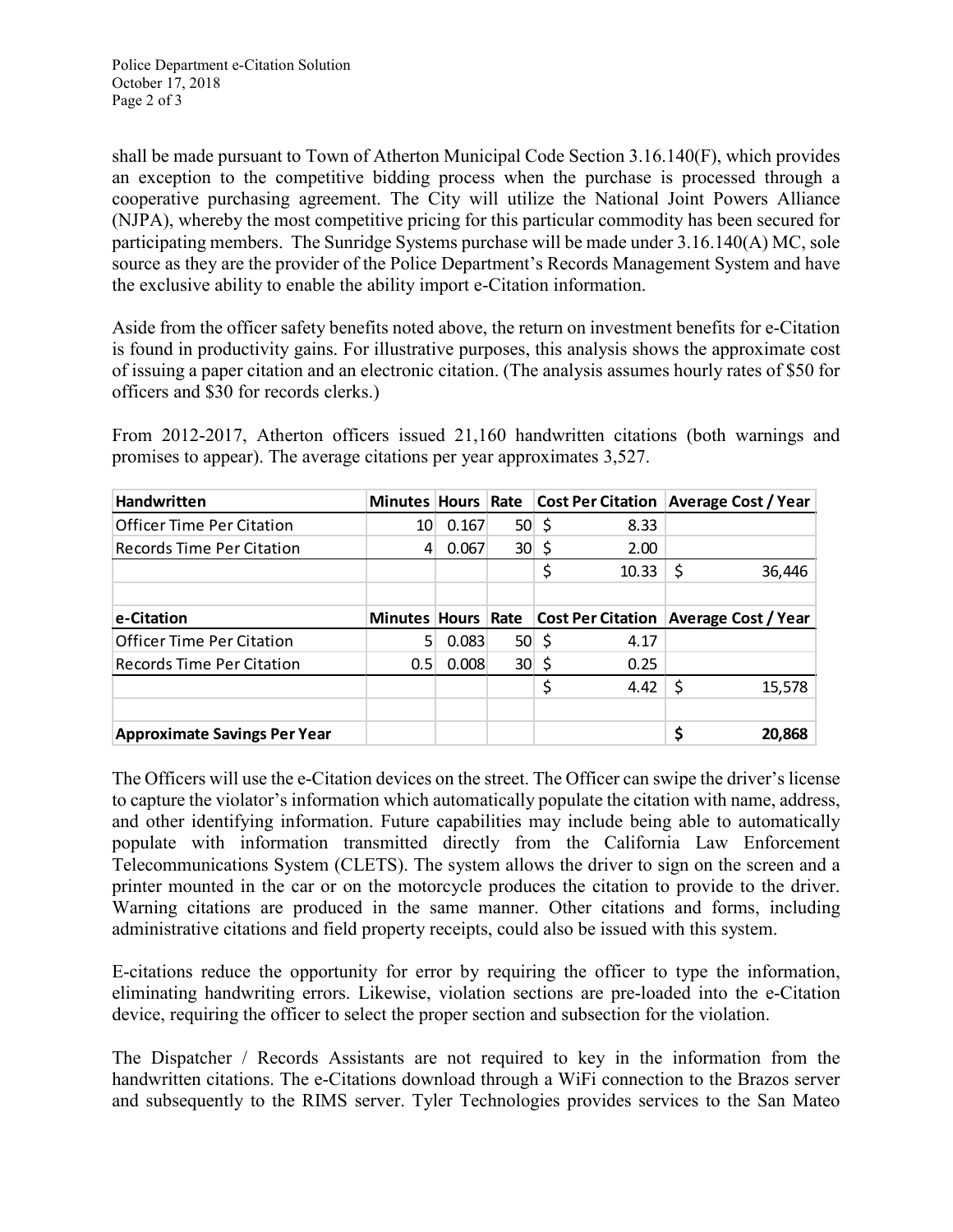Police Department e-Citation Solution October 17, 2018 Page 3 of 3

County Courts and this citation system includes automated transmission of citation data to the courts.

# **POLICY FOCUS**

Policy issues for this item relate to the continued goal of increasing the use of technology in Town services, increasing productivity and efficiency, and officer safety.

The investment in e-Citation devices will increase Officer and Records Assistant productivity. The elimination of handwritten citations will free storage and eliminate errors caused by poor handwriting. It improves officer safety by reducing the time spent with the violator on the street.

### **FISCAL IMPACT**

The initial purchase of three (3) e-Citation devices, as well as the one-time implementation fee will be made from the General Fund. The hardware costs are \$8,917, software expenses are \$5,295. Tyler Technologies also assesses an implementation fee of \$12,000 for a total cost one time cost of \$26,212. The first year recurring fees bring the first year expense to \$27,837.

After the initial implementation, the annual General Fund liability will be approximately \$4,625 per year. This amount includes annual update and maintenance fees of \$1,625, as well as deposits into the equipment replacement fund of \$1,000 per annum per device, which will be used to replace the e-Citation equipment when they reach their end of life.

There are sufficient funds within the 2018/19 Police Department Budget for the expenditure.

### **PUBLIC NOTICE**

Public notification was achieved by posting the agenda, with this agenda item being listed, at least 72 hours prior to the meeting in print and electronically. Information about the project is also disseminated via the Town's electronic News Flash and Atherton Online. There are approximately 1,200 subscribers to the Town's electronic News Flash publications. Subscribers include residents as well as stakeholders – to include, but be not limited to, media outlets, school districts, Menlo Park Fire District, service provides (water, power, and sewer), and regional elected officials.

### **COMMISSION/COMMITTEE FEEDBACK/REFERRAL**

This item has or X has not been before a Town Committee or Commission.

Audit/Finance Committee (meets every other month)

Bicycle/Pedestrian Committee (meets as needed)

- \_\_\_\_ Civic Center Advisory Committee (meets as needed)
- Environmental Programs Committee (meets every other month)
- Park and Recreation Committee (meets each month)
- Planning Commission (meets each month)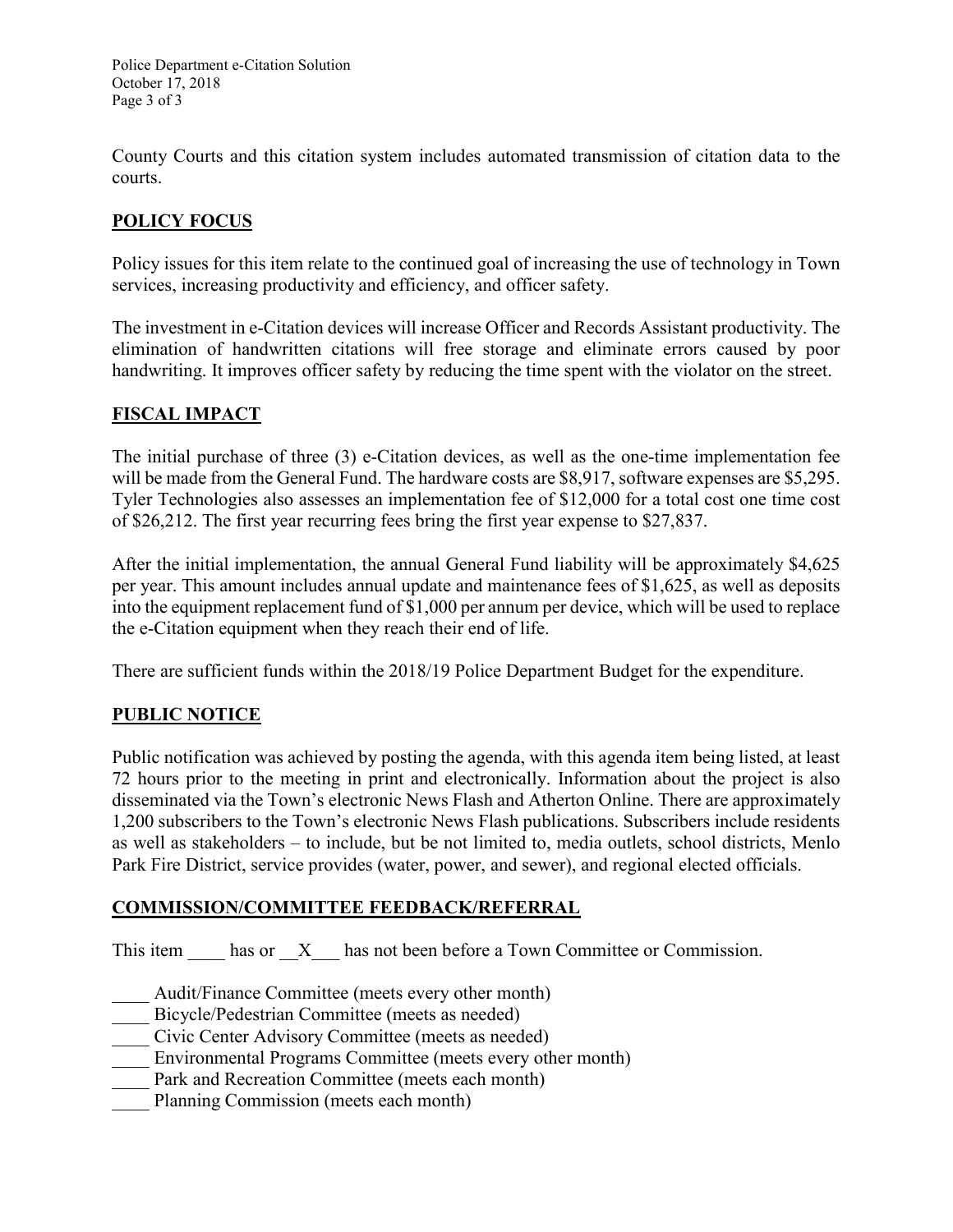Police Department e-Citation Solution October 17, 2018 Page 4 of 3

Rail Committee (meets every other month) Transportation Committee (meets every other month) **ATTACHMENTS**

ATTACHMENT 1 - Contract with Tyler Technologies.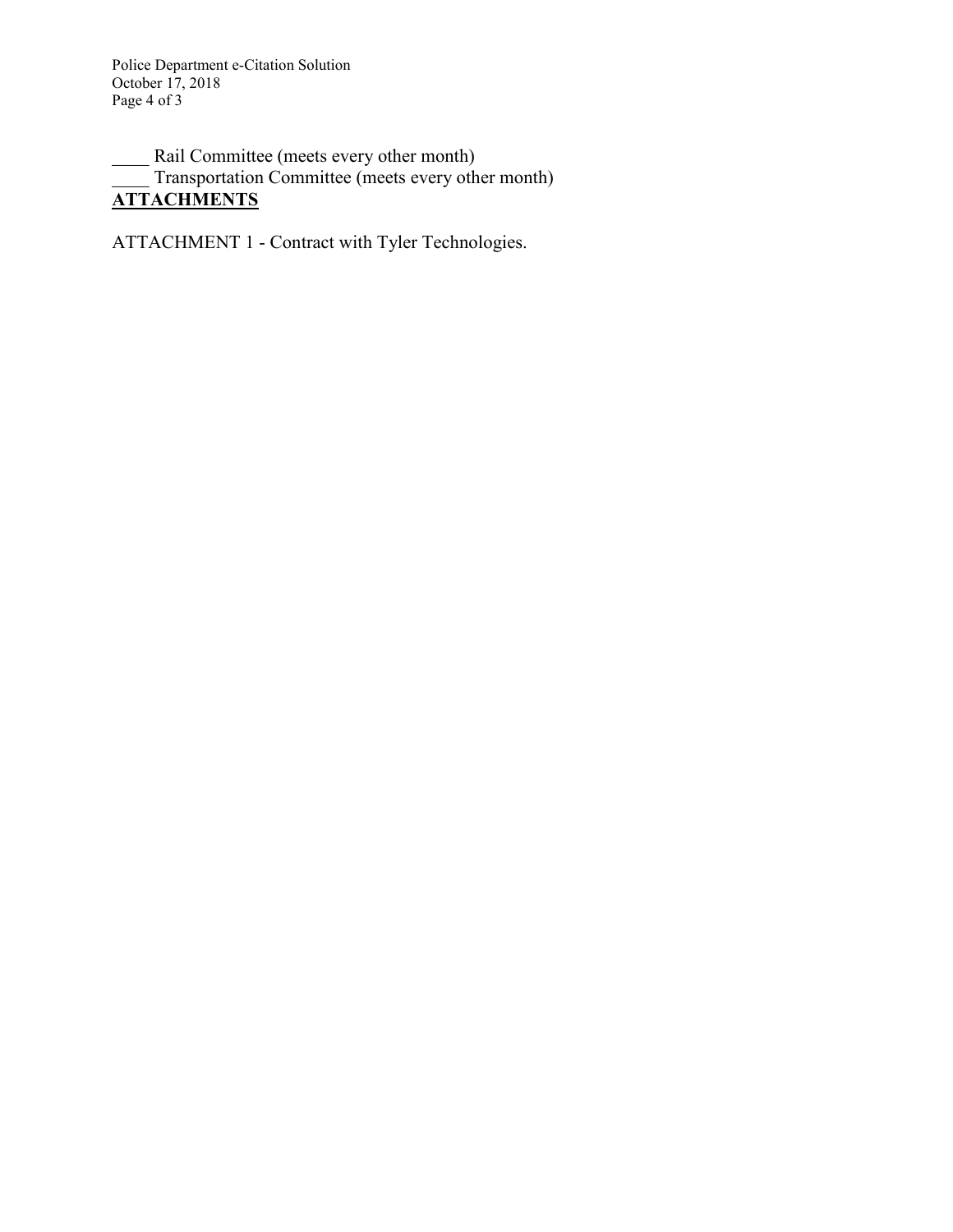

**Sales Quotation For** Sgt. Sherman Hall City of Atherton Police Department 83 Ashfield Rd Atherton , CA 94027-3800 Phone: 6506886500

Quoted By: Seth Dinehart Quote Expiration: 11/3/2018 Quote Name: Atherton Police Department - Brazos eCitation Quote Number: 2018-49513-3 Quote Description: 3 Brazos Licenses with Hardware, Interface to RIMS and Odyssey CMS - NJPA Pricing

#### **Comments**

Purchase via Tyler Technologies NJPA Contract # 110515-TTI License Fees provide a minimum of 10% NJPA Contract Discount on eCitation License. Town of Atherton NJPA # 140879

| <b>Tyler Software</b>                                |          |         |         |                                     |
|------------------------------------------------------|----------|---------|---------|-------------------------------------|
| <b>Description</b>                                   | Quantity | License |         | Software Total Year One Maintenance |
| <b>Brazos</b>                                        |          |         |         |                                     |
| Interface: Sunridge Systems RIMS Records Mgmt System |          | \$3,250 | \$3.250 | \$683                               |
| Interface: Tyler Odyssey Court Case Mgmt System      |          | \$0     | \$0     | \$0                                 |
| eCitation - Brazos Rapid Extension Framework - PDA   | J        | \$2,550 | \$2,550 | \$536                               |
| Sub-Total:                                           |          |         | \$5,800 | \$1,219                             |
| <b>Less Discount:</b>                                |          |         | \$505   |                                     |
| <b>TOTAL:</b>                                        |          |         | \$5,295 | \$1.219                             |

#### **Tyler Software and Related Services - Annual**

| <b>Description</b>                                          |               |          | Quantity          | <b>Unit Price</b>    |                    | <b>Annual Fee</b>     |
|-------------------------------------------------------------|---------------|----------|-------------------|----------------------|--------------------|-----------------------|
| <b>Brazos</b>                                               |               |          |                   |                      |                    |                       |
| <b>Brazos Hosting Fee</b>                                   |               |          |                   | \$406                |                    | \$406                 |
|                                                             | <b>TOTAL:</b> |          |                   |                      |                    | \$406                 |
| <b>Professional Services</b>                                |               |          |                   |                      |                    |                       |
| <b>Description</b>                                          |               |          | Quantity          | <b>Unit Price</b>    |                    | <b>Extended Price</b> |
| Brazos Project Mgmt (plus per diem as needed if not remote) |               |          |                   | \$1,000              |                    | \$1,000               |
| Set Up & Config                                             |               |          |                   | \$9,000              |                    | \$9,000               |
| Training                                                    |               |          | $\overline{2}$    | \$1,000              |                    | \$2,000               |
|                                                             | <b>TOTAL:</b> |          |                   |                      |                    | \$12,000              |
| <b>Third Party Hardware, Software and Services</b>          |               |          |                   |                      |                    |                       |
| <b>Description</b>                                          |               | Quantity | <b>Unit Price</b> | <b>Unit Discount</b> | <b>Total Price</b> | Maintenance           |
| BTRY-TC7X-46MAH / Zebra EVM, TC7X Battery                   |               | 3        | \$55              | \$0                  | \$165              | \$0                   |
| SAC-TC7X-4BTYPP / Zebra EVM, TC7X, 4 Slot Battery Charger   |               |          | \$109             | \$0                  | \$109              | \$0                   |
| CRD-TC7X-SE5EU1-01 / Zebra EVM, TC7X, 5 Bay Ethernet Cradle |               |          | \$419             | \$0                  | \$419              | \$0                   |

2018-49513-3 -3 Brazos Licenses with Hardware, Interface to RIMS and Odyssey CMS - NJPA Pricing **CONFIDENTIAL** 1 of 2